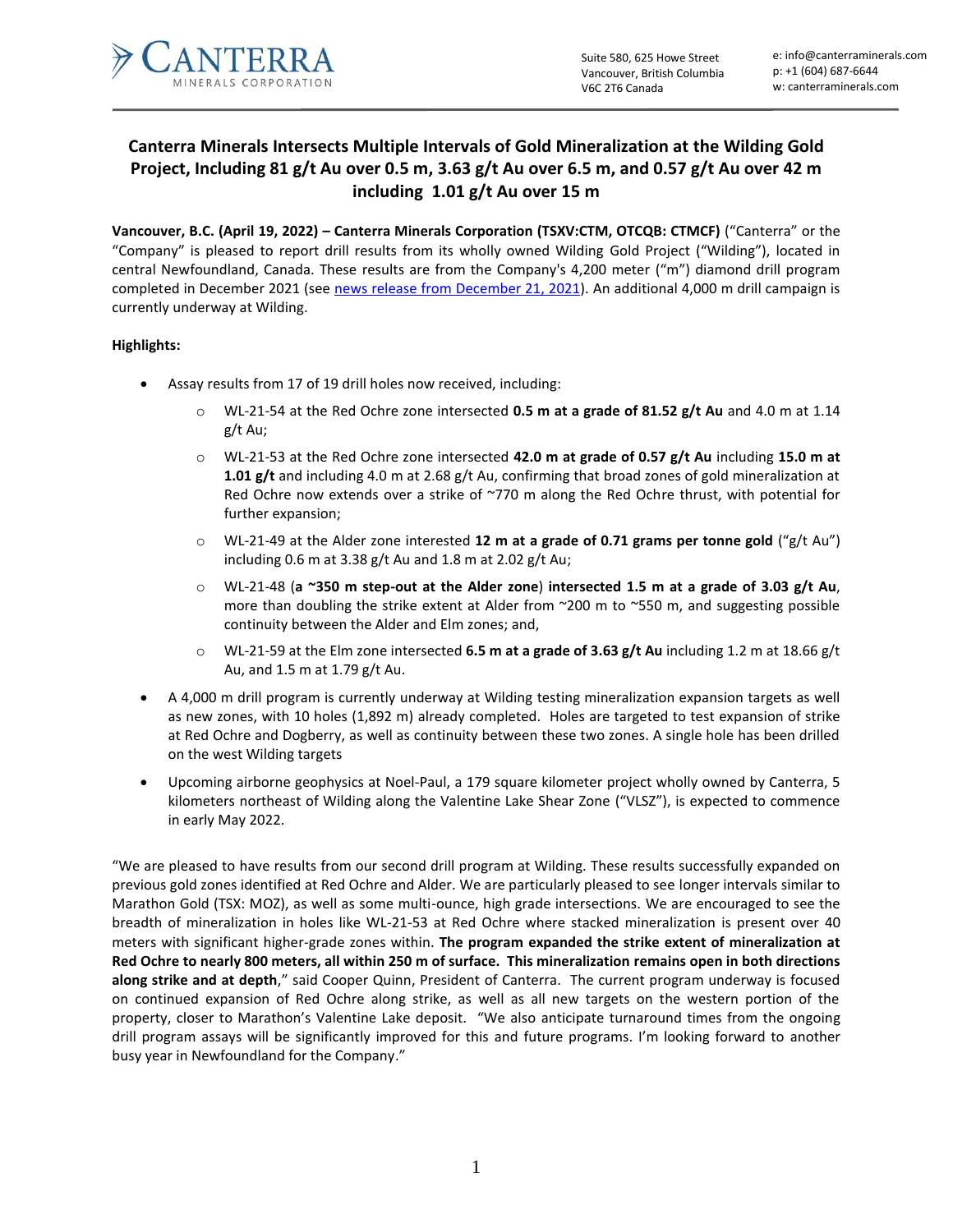

*Figure 1: Map of the Wilding Property, showing targets for winter 2022 drilling, in addition to gold-in-soil anomalies, major structures and previous drilling.*

## **Results Discussion**

The fall drilling aimed to test three main target areas:

#### **Red Ochre Zone**

Multiple holes successfully targeted expansion of the strike of mineralization to the west and south. This has revealed a major northward directed thrust (the Red Ochre Thrust), with stacked quartz veins associated with gold mineralization in the feldspar porphyry hanging wall of the thrust. These stacked quartz veins host gold mineralization associated with pyrite and sericitic alteration, as well as locally with base-metal sulphides (chalcopyrite, galena and sphalerite), and broad zones of mineralization like hole **WL-23-53 which intersected 42 m at 0.57 g/t gold, including 15.0 m at 1.01 g/t gold**. This zone is open for expansion along strike, and at depth.

#### **Elm & Alder Zones**

Drilling was designed to test for strike continuity between these two zones, and for stacked veins. These veins have previously returned intercepts like 49.92 g/t over 0.98 m from the Elm Zone (see Antler Gold news release from December 13, 2017). Fall drilling at the Elm and Alder zones continues to show excellent grades from these two veins, and hole WL-21-48 - a ~340m step-out to the north-east of Alder vein - returned **1.5 m at 3.03 g/t Au**, demonstrating the potential for strike continuity of these veins, which remain open along strike, and at depth.

#### **North Wilding Zone**

This was the first time this area of the Wilding Lake property had been drilled. Results so far have revealed that while a sheared contact between the Rogerson Lake Conglomerate and granitoids does exist, no mineralization has been observed associated with this contact. Several kilometers of this inferred shear zone remain untested at Wilding; the Company will be integrating geologic information gained from this program to target future areas for drilling.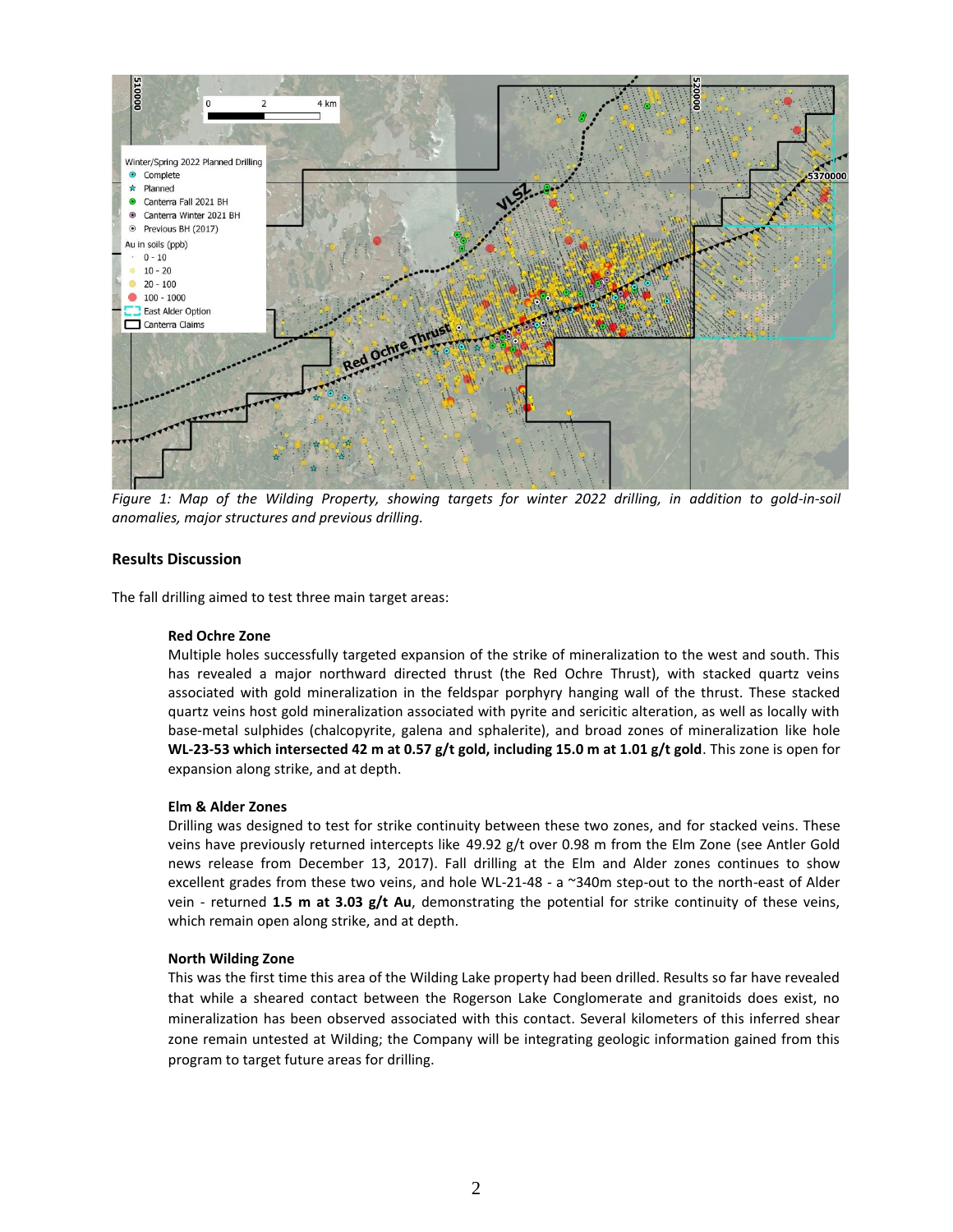

*Figure 2: Drilling at Wilding has been concentrated along approximately 5 kilometers of strike length where multiple targets remain open for expansion.*

| Hole Id         | From (m)                  | To (m)      | Width (m) | Au g/t | <b>Target</b>    |
|-----------------|---------------------------|-------------|-----------|--------|------------------|
| WL-21-48        | 11.7                      | 13.2        | 1.5       | 3.03   | Elm & Alder      |
| WL-21-49        | 20.0                      | 26.0        | 6.0       | 0.62   | Alder            |
| incl.           | 21.0                      | 24.0        | 3.0       | 1.00   |                  |
| WL-21-49        | 34.0                      | 34.9        | 0.9       | 1.00   |                  |
| WL-21-49        | 78.0                      | 90.0        | 12.0      | 0.71   |                  |
| incl.           | 78.0                      | 78.6        | 0.6       | 3.38   |                  |
| and             | 88.2                      | 90.0        | 1.8       | 2.02   |                  |
| WL-21-50        | No significant intercepts | <b>VLSZ</b> |           |        |                  |
| WL-21-51        | No significant intercepts | <b>VLSZ</b> |           |        |                  |
| WL-21-52        | No significant intercepts | <b>VLSZ</b> |           |        |                  |
| WL-21-53        | 9.5                       | 18.5        | 9.0       | 0.73   | Red Ochre        |
| incl.           | 9.5                       | 12.5        | 3.0       | 1.31   |                  |
| WL-21-53        | 45.5                      | 46.5        | 1.0       | 0.62   |                  |
| <b>WL-21-53</b> | 59.5                      | 101.5       | 42.0      | 0.57   |                  |
| incl.           | 59.5                      | 74.5        | 15.0      | 1.01   |                  |
| incl.           | 65.5                      | 69.5        | 4.0       | 2.68   |                  |
| WL-21-53        | 127.5                     | 128.5       | 1.0       | 0.82   |                  |
| <b>WL-21-54</b> | 83.1                      | 83.5        | 0.5       | 81.52  | <b>Red Ochre</b> |
| WL-21-54        | 147.5                     | 149.0       | 1.5       | 1.46   |                  |
| WL-21-54        | 156.5                     | 158.0       | 1.5       | 1.1    |                  |
| WL-21-54        | 177.5                     | 181.5       | 4.0       | 1.14   |                  |
| WL-21-55        | No significant intercepts | Red Ochre   |           |        |                  |
| WL-21-56        | No significant intercepts | Red Ochre   |           |        |                  |
| WL-21-57        | No significant intercepts | Dogberry    |           |        |                  |
| WL-21-58        | No significant intercepts | Dogberry    |           |        |                  |
| WL-21-59        | 14.0                      | 15.5        | 1.5       | 1.79   | Elm              |
| WL-21-59        | 40.4                      | 46.9        | 6.5       | 3.63   |                  |
| incl.           | 40.4                      | 41.6        | 1.2       | 18.66  |                  |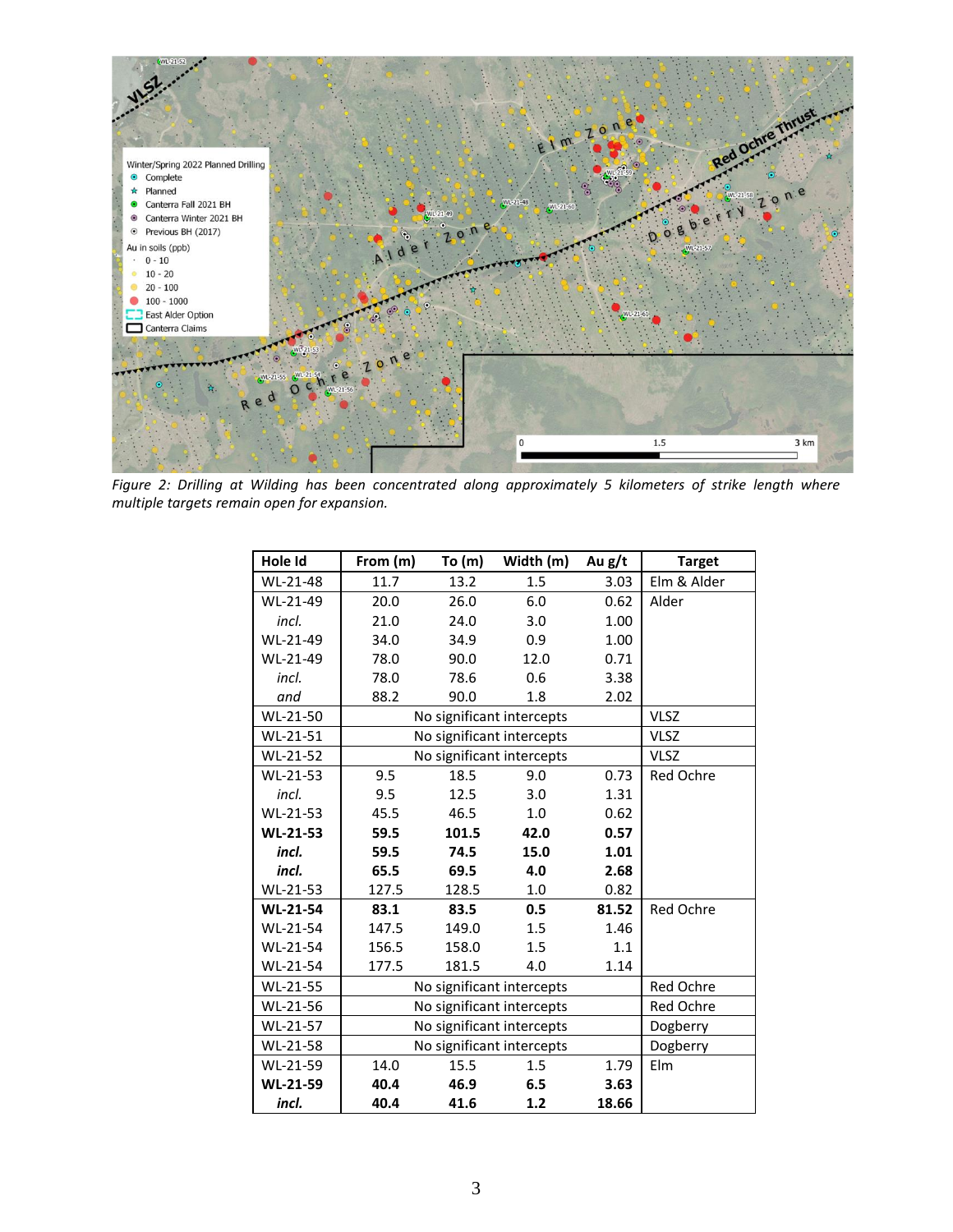| Hole ID  | From (m)                  | To (m)      | Width (m) | Au g/t | <b>Target</b> |
|----------|---------------------------|-------------|-----------|--------|---------------|
| WL-21-59 | 72.6                      | 75.5        | 2.9       | 0.87   | Elm           |
| WL-21-60 | No significant intercepts | Elm & Alder |           |        |               |
| WL-21-61 | No significant intercepts | Dogberry    |           |        |               |
| WL-21-62 | No significant intercepts | <b>VLSZ</b> |           |        |               |
| WL-21-63 |                           | <b>VLSZ</b> |           |        |               |
| WL-21-64 | No significant intercepts | <b>VLSZ</b> |           |        |               |
| WL-21-65 |                           | <b>VLSZ</b> |           |        |               |
| WL-21-66 | No significant intercepts | <b>VLSZ</b> |           |        |               |

*Table 1: Fall 2021 Wilding Lake drill results received to date*

## **Wilding Winter 2022 Drill Program**

The Company commenced drilling at Wilding at the end of February, with a planned program of 4,000 meters of diamond drilling. Primary targets include continued expansion of strike length at the Red Ochre and Dogberry zones, as well as testing multiple targets in the western portion of the claim block where significant gold-in-soil anomalies were discovered in 2021, integrated with geophysics, and refined for drilling. No drilling has ever been carried out in this portion of the property. Thus far, ten holes have been drilled in the Winter/Spring program. Targets drilled include Red Ochre, where an ~800m step out west of previous drilling intersected stacked quartz veins with pyrite, and Dogberry where a hole ~270m along strike of previous drilling also intersected stacked quartz veining and sericitic alteration. This alteration and mineralization style appears similar to gold mineralized intervals from previous drilling. Three drillholes have been completed between Red Ochre and Dogberry, and a single hole has been completed on the western Wilding targets.

Assays from the current exploration and drill program will be released in due course.

## **QA/QC**

Quality Assurance-Quality Control ("QA/QC") protocols followed at Wilding Lake include the insertion of blanks, standards and duplicates at regular intervals in each sample batch. Drill core is cut in half with one half retained at site, the other half tagged and taken by Canterra personnel to the assay laboratory. In 2021, samples were analyzed by Easter Analytical in Springdale, NL. In 2022, samples will be delivered to SGS Canada in Grand Falls, NL. All reported core samples are analyzed for Au by fire assay (30g) with AA finish. All mineralized intervals are reported as core lengths with no true thickness implied.

#### **About Canterra Minerals**

Canterra is advancing its 100% owned Wilding and Noel Paul Gold Projects, as well as its resource stage base metals projects, located 50km south of Millertown and directly northeast of Marathon Gold's Valentine Lake Gold Project in Central Newfoundland. The 352km<sup>2</sup> property package includes 50km of the northeastern strikeextension of the Rogerson Lake Structural Corridor, which hosts Marathon Gold's Valentine Lake deposits, Matador Mining's Cape Ray deposit, Sokoman's Moosehead discovery and TRU Precious Metals' Golden Rose and Twilight discoveries. Canterra's team has more than 100 years of experience searching for gold and diamonds in Canada and has been involved in the discovery of the Snap Lake diamond mine, in addition to the discovery of the Blackwater Gold deposit in British Columbia, Canada.

The Company would like to thank the Government of Newfoundland and Labrador for financial support of the drill program through the Junior Exploration Assistance Program.

The scientific and technical content and interpretations contained in this news release have been reviewed, verified and approved by Dr. Luke Longridge, Canterra Minerals' Vice President of Exploration, PhD, P.Geo., a Qualified Person as defined by NI 43-101.

## **ON BEHALF OF THE BOARD OF CANTERRA MINERALS CORPORATION Cooper Quinn President**